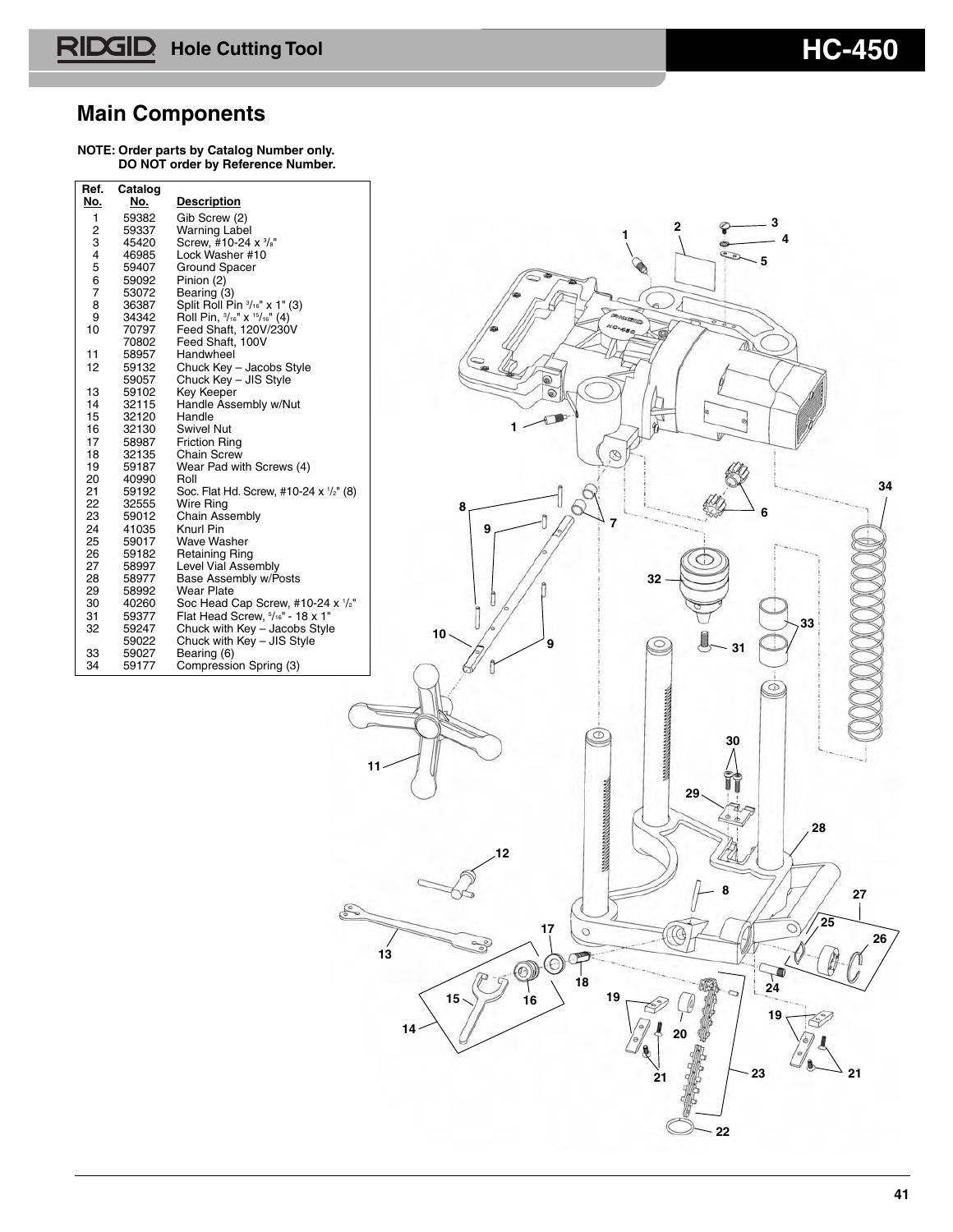### **Transmission**



**NOTE: Order parts by Catalog Number only. DO NOT order by Reference Number.**

| Ref. | Catalog |                                              | Ref.       | Catalog    |                                                 |
|------|---------|----------------------------------------------|------------|------------|-------------------------------------------------|
| No.  | No.     | <b>Description</b>                           | <u>No.</u> | <u>No.</u> | <b>Description</b>                              |
| 1    | 29062   | <b>Transmission Housing</b>                  | 15         | 59052      | <b>Helical Gear</b>                             |
| 2    | 44760   | <b>Ball Bearing</b>                          | 16         | 26657      | Key, $\frac{3}{16}$ " Sq. x $\frac{5}{8}$ " Lg. |
| 3    | 77222   | Intermediate Gear Shaft, T2                  | 17         | 59047      | Worm Shaft                                      |
|      | 59037   | Intermediate Gear Shaft                      | 18         | 44565      | <b>Ball Bearing</b>                             |
| 4    | 34472   | Key                                          | 19         | 72267      | Wave Washer                                     |
| 5    | 59042   | <b>Helical Gear</b>                          | 20         | 59152      | <b>Angular Contact Bearing</b>                  |
| 6    | 77237   | Spacer, T2                                   | 21         | 59162      | Spacer                                          |
| 7    | 77217   | Ball Bearing, T2                             | 22         | 59142      | Output Spindle                                  |
|      | 59147   | <b>Ball Bearing</b>                          | 23         | 26457      | Key, 1/4" Sq. x 13/16"                          |
| 8    | 72192   | Gasket, T2                                   | 24         | 59167      | Worm Gear                                       |
|      | 59077   | Gasket                                       | 25         | 72217      | <b>Retaining Ring</b>                           |
| 9    | 77212   | Motor Adapter, T2                            | 26         | 45315      | <b>Ball Bearing</b>                             |
| 10   | 77207   | Grease Seal, T2                              | 27         | 59082      | Wave Washer                                     |
| 11   | 77202   | O-Ring, T <sub>2</sub>                       | 28         | 72207      | Gasket                                          |
|      | 60227   | O-Ring                                       | 29         | 72202      | Cover                                           |
| 12   | 44640   | Dowel Pin, $\frac{1}{4}$ x $\frac{3}{4}$ (2) | 30         | 59392      | Oil Seal                                        |
| 13   | 72212   | Hex Button Hd Scr w/Sealant (12)             | 31         | 59935      | Screw, 1/4" x 20 x 1" SHC                       |
| 14   | 59137   | Angular Contact Bearing                      | 32         | 40628      | Breather Plug 100V Only<br>(NOT SHOWN)          |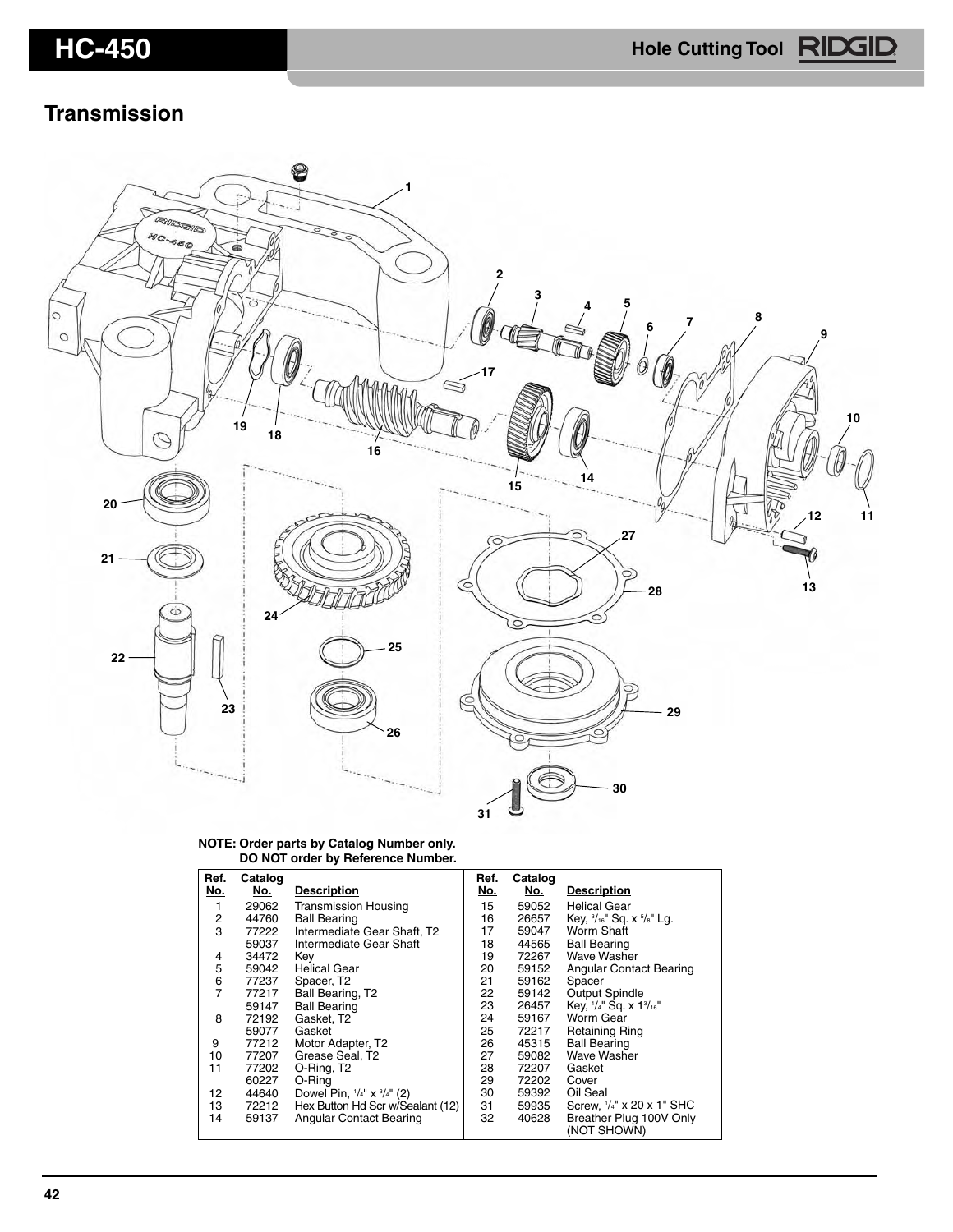# **HC-450 Hole Cutting Tool Manual Account 10 Manual Account 10 Manual Account 10 Manual Account 10 Manual Account 10 Manual Account 10 Manual Account 10 Manual Account 10 Manual Account 10 Manual Account 10 Manual Accou**



### **NOTE: Order parts by Catalog Number only. DO NOT order by Reference Number.**

| Ref.<br>No.    | Catalog<br>No. | <b>Description</b>                  | Ref.<br>No. | Catalog<br>No. | <b>Description</b>     |
|----------------|----------------|-------------------------------------|-------------|----------------|------------------------|
|                | 10908          | Screw, Self Tapping (4)             | 9           | 35328          | Fan Shroud             |
| 2              | 10913          | End Cover                           | 10          | 42777          | <b>Rubber Sleeve</b>   |
| 3              | 10918          | Bumper (2)                          | 11          | 43017          | Bearing                |
| $\overline{4}$ | 34078          | Brush Assembly Set 115V             | 12          | 77227          | Armature Sleeve        |
|                | 34083          | Brush Assembly Set 230V             | 13          | 77232          | Bearing                |
| 5              | 10923          | Screw, #10-24 x 2" Soc. Hd. Cap (6) | 14          | 84087          | Armature Assembly 120V |
| 6              | 10903          | Motor Housing                       |             | 84082          | Armature Assembly 230V |
| 7              | 77027          | Motor Lead Set                      |             | 84092          | Armature Assembly 100V |
| 8              | 45897          | Field 120V                          |             |                |                        |
|                | 58567          | Field 220V                          |             |                |                        |
|                | 58572          | Field 100V                          |             |                |                        |

## **R-4 Arbor Assembly**

| Ref.<br>No. | Catalog<br>No. | <b>Description</b>                                          |  |
|-------------|----------------|-------------------------------------------------------------|--|
|             | 59502          | R-4 Arbor Assembly                                          |  |
|             | 59387          | Set Screw, $\frac{5}{16}$ " - 24 x $\frac{1}{2}$ ", Cup Pt. |  |
|             | 60080          | Lock Washer, $\frac{5}{16}$ " (2)                           |  |
| 3           | 60010          | Hex Screw, $5/16"$ - 18 x $1/2"$ v (2)                      |  |
| 4           | 53085          | Pilot Drill. '/4"                                           |  |
|             |                |                                                             |  |

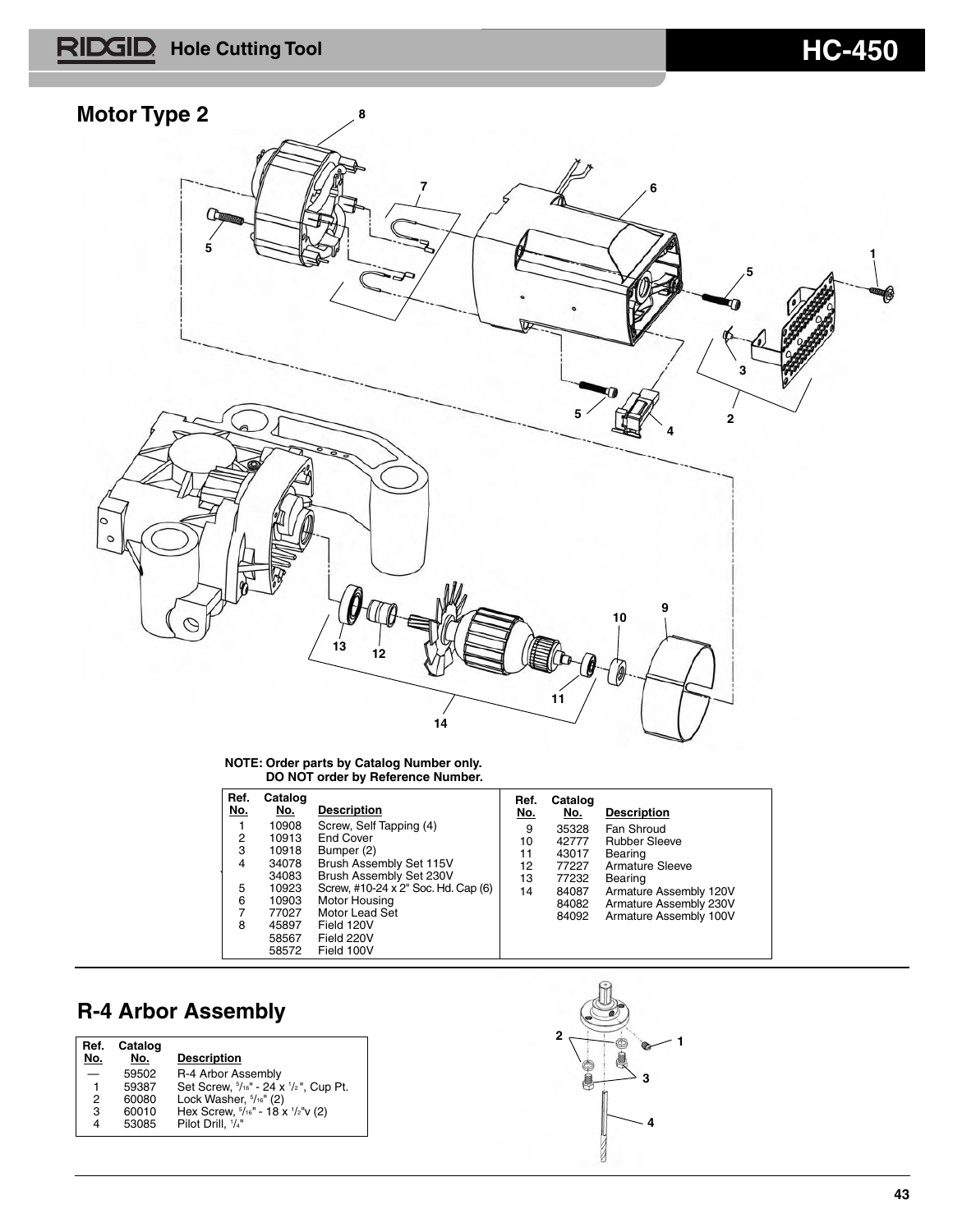**1**

## **Motor Type 2 – Motors built after Serial Number EAL XXXX 1109**



| Ref.<br>No. | Catalog<br>No. | <b>Description</b>                  | Ref.<br>No. | Catalog<br>No. | <b>Description</b>     |
|-------------|----------------|-------------------------------------|-------------|----------------|------------------------|
|             | 10908          | Screw, Self Tapping (4)             | 9           | 41592          | Washer                 |
| 2           | 10913          | End Cover                           | 10          | 35328          | Fan Shroud             |
| 3           | 10918          | Bumper (2)                          | 11          | 42777          | <b>Rubber Sleeve</b>   |
| 4           | 34078          | Brush Assembly Set 115V             | 12          | 43017          | Bearing                |
|             | 34083          | Brush Assembly Set 230V             | 13          | 38833          | Armature Assembly 120V |
| 5           | 10923          | Screw, #10-24 x 2" Soc. Hd. Cap (6) |             | 38838          | Armature Assembly 230V |
| 6           | 39003          | Shields (2)                         |             | 38843          | Armature Assembly 100V |
| 7           | 10903          | Motor Housing HC-450                | 14          | 77227          | Armature Sleeve        |
| 8           | 38848          | Field 120V                          | 15          | 77232          | Bearing                |
|             | 38853          | Field 220V                          |             |                |                        |
|             | 38858          | Field 100V                          |             |                |                        |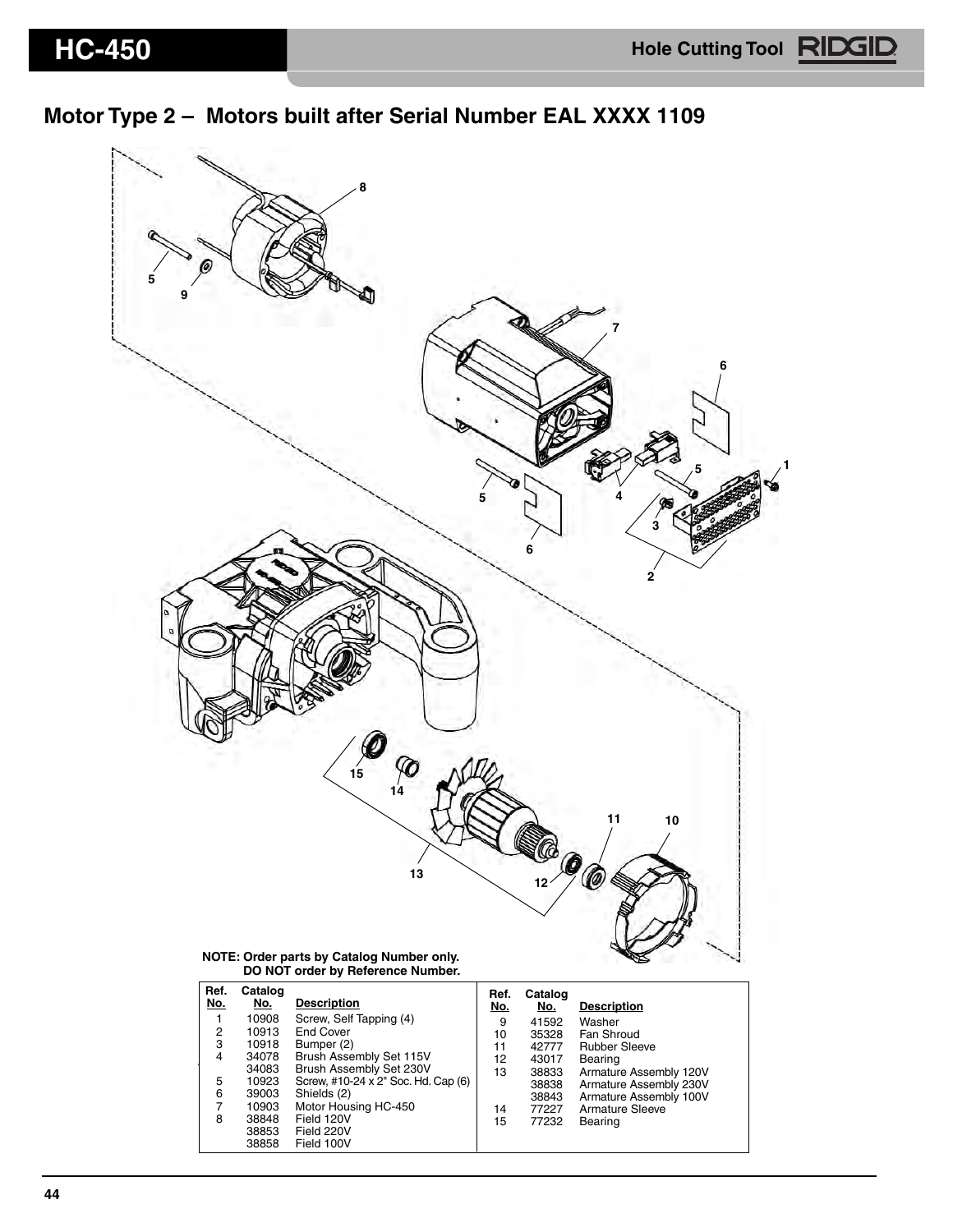## **120V/220 Components**



| Ref. | Catalog    |                                          | Ref. | Catalog    |                                      | Ref. | Catalog    |                               |
|------|------------|------------------------------------------|------|------------|--------------------------------------|------|------------|-------------------------------|
| No.  | <u>No.</u> | <b>Description</b>                       | No.  | <u>No.</u> | <b>Description</b>                   | No.  | <u>No.</u> | <b>Description</b>            |
|      | 50502      | Power Cord w/GFCI 120V                   | 11   | 59257      | Handle Set                           | 21   | 77002      | Cord Guard                    |
|      | 39562      | Power Cord w/Plug 220V                   | 12   | 59342      | <b>Insulator Tube</b>                | 22   | 93740      | Screw Self Tap (2)            |
|      | 26292      | <b>Ring Terminal</b>                     | 13   | 72167      | Screw. #6-32 $x$ $\frac{5}{16}$ "(4) | 23   | 90812      | Washer                        |
| 3    | 59097      | Cinch Strap                              | 14   | 72147      | Cover Plate 120V                     | 24   | 59397      | Gasket                        |
|      | 44695      | Hex Nut #10-24 (6)                       |      | 59227      | Cover Plate, 230V                    | 25   | 59122      | Junction Box                  |
| 5    | 59317      | Switch 115V (2)                          | 15   | 59112      | Pop Rivet, $\frac{5}{32}$ " (4)      | 26   | 59402      | Seal                          |
|      | 59362      | Switch, 230V (2)                         | 16   | 61302      | Circuit Breaker 15 Amp (120V)        | 27   | 59367      | Terminal Block (220V Only)    |
| 6    | 83895      | <b>Ring Terminal</b>                     |      | 59357      | Circuit Breaker, 6 Amp (220V)        | 28   | 90817      | Washer (220V only)            |
|      | 95270      | Screw. #6-32 $x$ $\frac{5}{16}$ " (2)    | 17   | 59192      | Screw, #10-24 x 1/2" FH Soc.         | 29   | 90807      | Ring Terminal (2) (220V Only) |
| 8    | 77027      | Switch Wire Set                          | 18   | 46985      | Lock Washer #10                      | 30   | 36502      | Suppressor (220V Only)        |
| 9    | 93680      | Soc. Hd. Cap Screw #10-24 x 1" (8)       | 19   | 65642      | Lock Nut '/2" NPT                    | 31   | 44635      | Wire Nut                      |
| 10   | 32205      | Soc. Hd. Cap Screw, 1/2" - 20 x 5/8" (4) | 20   | 65602      | <b>Strain Relief</b>                 | 32   | 59007      | <b>Terminal Set</b>           |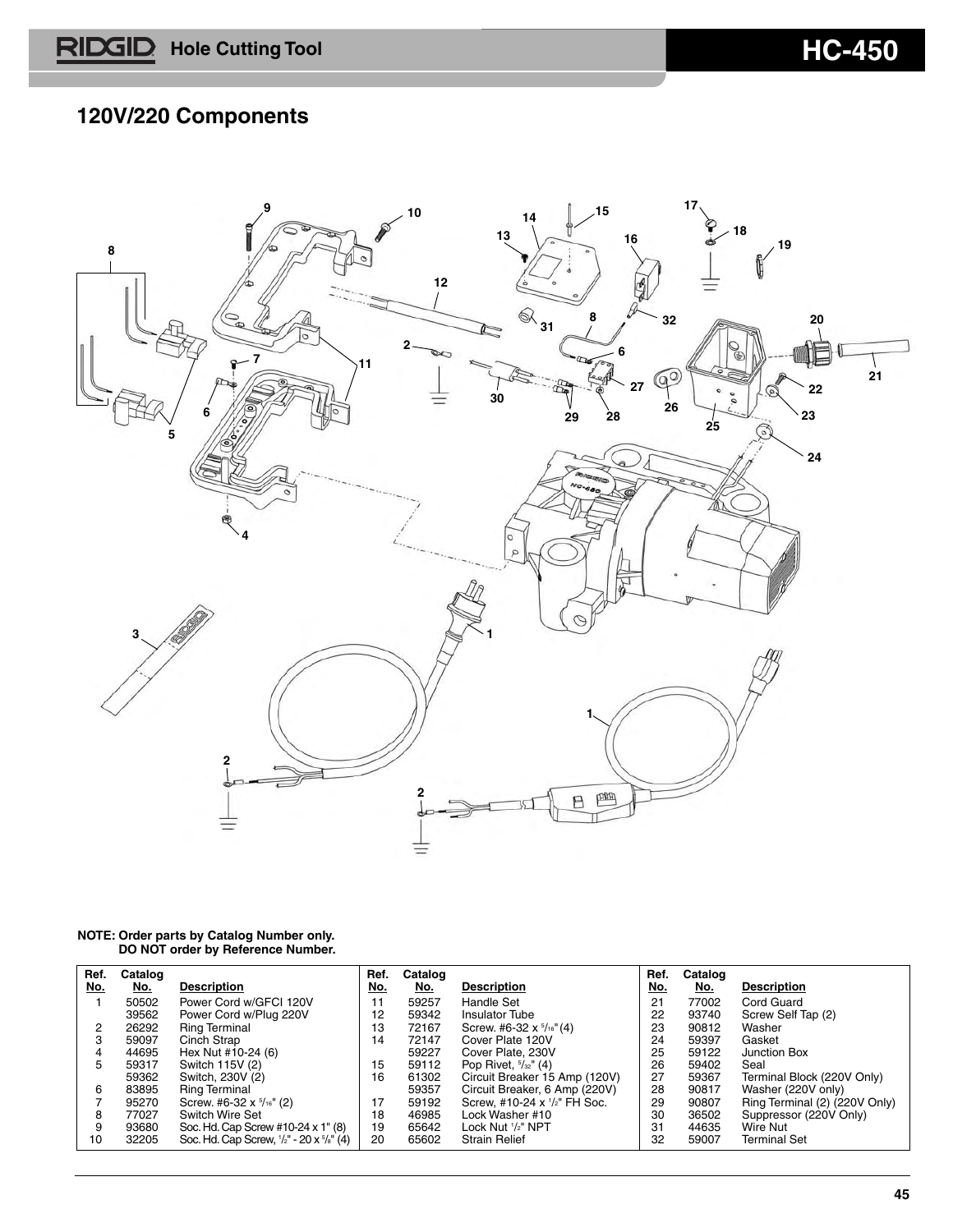### **Switch On Motor**



| Ref. | Catalog |                                                            | Ref. | Catalog |                                  | Ref. | Catalog |                                    |
|------|---------|------------------------------------------------------------|------|---------|----------------------------------|------|---------|------------------------------------|
| No.  | No.     | <b>Description</b>                                         | No.  | No.     | <b>Description</b>               | No.  | No.     | <b>Description</b>                 |
|      | 50502   | Power Cord w GFCI 115V                                     | 9    | 72167   | Screw #6-32 $x \frac{5}{16}$ (4) | 19   | 65642   | Lock Nut 1/2"                      |
|      | 65842   | Power Cord w GFCI 220V                                     | 10   | 10408   | Switch Guard                     | 20   | 49685   | Washer                             |
|      | 89155   | Power Cord 100V                                            | 11   | 58597   | Switch                           | 21   | 59192   | Flat Head Screw #10-24 $x$ $1/z$ " |
| 2    | 59097   | Cinch Strap                                                | 12   | 39318   | Soft Start Assy. (220V Only)     | 22   | 44635   | Wire Nut                           |
| 3    | 44695   | Hex Nut #10-24 (6)                                         | 13   | 40758   | Junction Box                     | 23   | 59007   | <b>Terminal Set</b>                |
| 4    | 40748   | Handle Set w/o Switch Holes                                | 14   | 59397   | Gasket                           | 24   | 61302   | Circuit Breaker 12 Amp (120V)      |
| 5    | 93680   | Soc. Hd Cap Screw #10-24 x 1" (6)                          | 15   | 90812   | Washer                           |      | 59357   | Circuit Breaker 6 Amp (220V)       |
| 6    | 32205   | Soc. Hd Cap Screw $\frac{1}{2}$ "-20 x $\frac{5}{8}$ " (4) | 16   | 93740   | Self Tap Screw (2)               |      | 58962   | Circuit Breaker 15 Amp (100V)      |
|      | 40773   | Right Angle Disconnect (2)                                 | 17   | 77002   | Cord Guard                       | 25   | 73012   | Lead Wire Asm                      |
| 8    | 40753   | Cover Plate 120V                                           | 18   | 65602   | <b>Strain Relief</b>             |      |         |                                    |